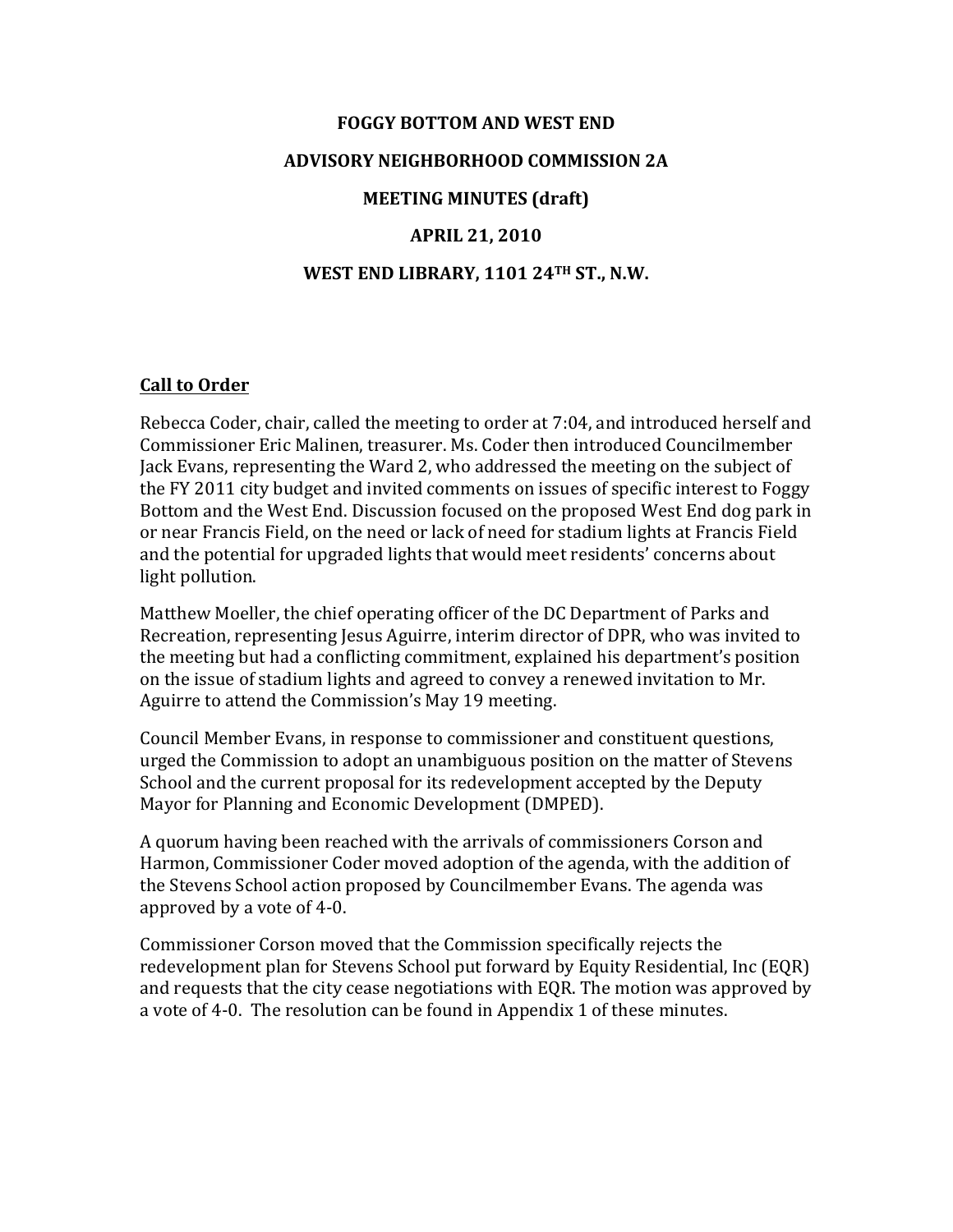### **General Agenda**

# **Public Safety Report**

Officers Servis and Clemens of the Metropolitan Police  $2<sup>nd</sup>$  District reported on crime trends in PSA 207, encompassing Foggy Bottom and the West End. They reported the continuation of downward trends in most crime categories, the exception being robberies, which show an increase from nine to ten. They reiterated the need to remove or hide electronic gear and other valuables in parked cars and also the need for discretion for displaying and using expensive cell phones and MP3 players in public locations.

# **Special Events**

George Banker, Operations Manager for the Army Ten-Miler race scheduled for October 24, 2010, described plans for the  $26<sup>th</sup>$  staging of the race, including its route through the Foggy Bottom and West End neighborhoods and arrangements for security during and clean-up following the race. There being no objection, the Commission agreed to furnish a letter of support for this event.

Greg Billings of the Washington Area Bicycle Association (WABA), described plans for "Bike DC," scheduled for the morning of May 23, 2010, and its planned route through Foggy Bottom and the West End. There being no objection, the Commission agreed to furnish a letter of support for this event.

Gary Griffith of West End Friends described plans for the celebration to be held on the occasions of Duke Ellington's birthday (April 29) and the renaming in his honor of the public reservation at the intersection of New Hampshire Avenue with  $21^{st}$  and M streets, N.W. There being no objection, the Commission agreed to furnish a letter of support for this event.

### **Informational Presentations**

Chris Ziemann, transportation planner for Ward 2 in the District Department of Transportation (DDOT), described the growth of city biking across the country and reported on DDOT's plans to promote bicycle use and safety in downtown Washington. Discussion focused on three of four bike lane corridors planned for implementation during the summer of 2010 along Pennsylvania Avenue east of  $15<sup>th</sup>$ St., N.W., and on L and I streets between Washington Circle and 15<sup>th</sup> St., N.W. Ziemann also mentioned the possible extension of the Pennsylvania Avenue corridor to the blocks west of the White House. In response to a constituent question, he described plans for the reconstruction of New Hampshire Avenue between DuPont and Washington circles and the implementation of two-way traffic.

Kimberly Russo, chief operating officer of The George Washington University Hospital, presented plans for Phase Two of the Surgical Program Renovation and Expansion Project at the hospital. There being no objection, the executive director was instructed to provide a letter of support for the project from the Commission.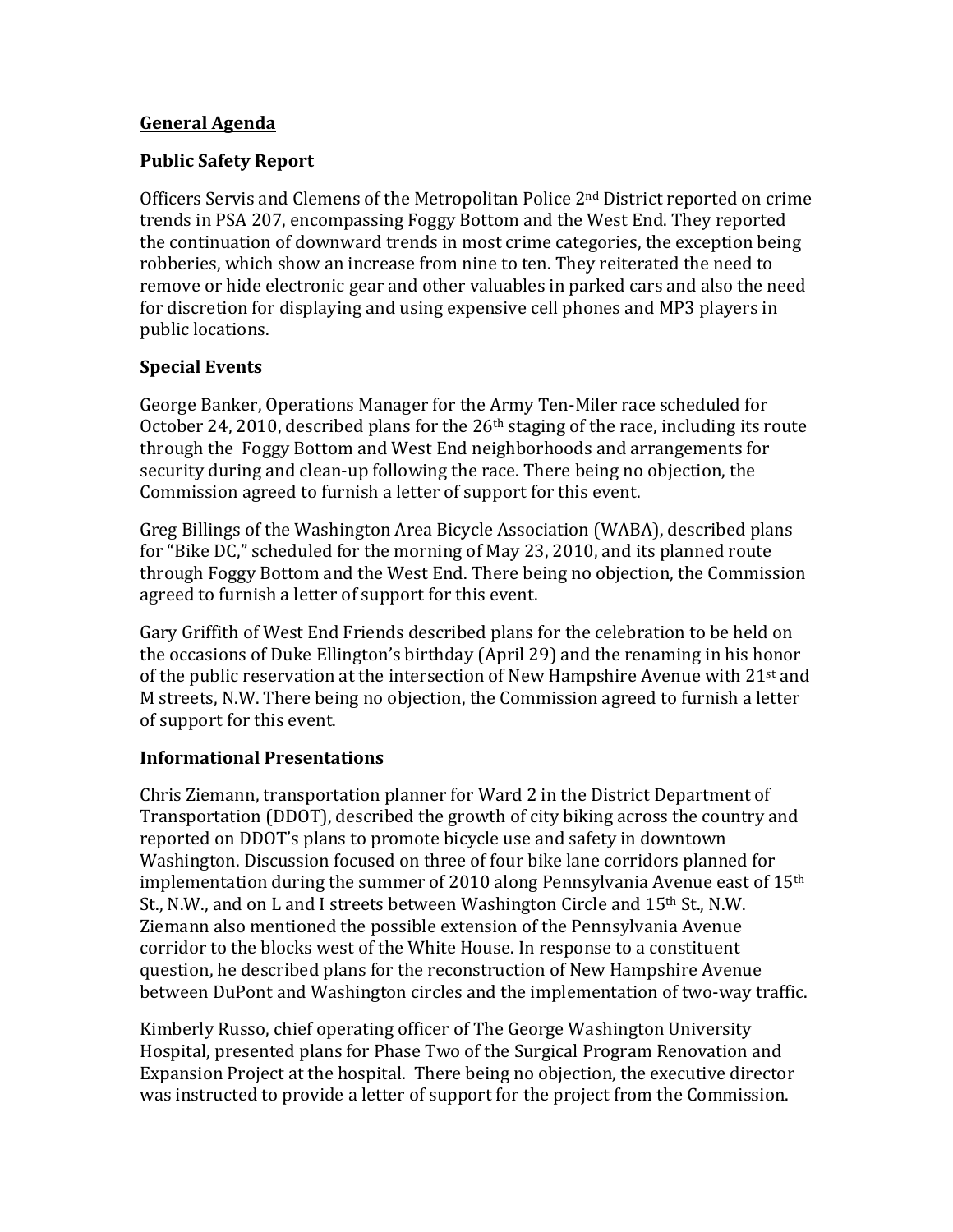Iris Miller, director of the Urban Studies Institute at Catholic University (CUA) and her associate David Hathcart, presented the transportation elements of a broader proposal for reconfiguring the Georgetown waterfront and the western border of Foggy Bottom that was developed by an institute class in consultation with community representatives and transportation and planning experts. Commissioner Corson moved the adoption of a resolution requesting the inclusion of these four elements in DDOT's Transportation Improvement Plan. The resolution was approved by a vote of 4-0; its full text may be found in Appendix 1.

Commissioner Coder invited Professor Miller to make a fuller presentation of the CUA study and proposal at the Commission's June 16 meeting.

# **Regulatory Agenda**

Attorney Kyrus Freeman appeared in behalf of M Street Partners, owners of the building site at 2201-2213 M Street, N.W., which is seeking a two-year extension of the Zoning Commission order no. 07-21 authorizing the construction of a planned unit development at this site. The reasons stated have to do with the failure of the developers to find financing during the initial period of the permit. Discussion focused on the location of the site and of the community amenities planned as part of the project. On motion of Commissioner Coder, the Commission approved a resolution supporting the requested extension by a vote of 4-0.

The Corcoran Gallery of Art submitted an "Event Venue Valet Parking Permit" application to DDOT. The executive director was instructed to notify DDOT that the Commission had no objection to the issuance of the permit.

The Alcoholic Beverage Regulation Administration notified the Commission that the following businesses in its jurisdiction have applied for renewal of their liquor licenses: The Exchange, Froggy Bottom Pub, McFadden's, Meiwah, Kinkead's, Lombardy Café, Panda Café, Primi Piatti, Sizzling Express, Thai Place. Skip Coburn of the DC Nightlife Association and a representative of McFadden's appeared in support of the renewals. Discussion focused on the limited number of complaints stemming from alcohol served at these establishments. No objection to the renewals being raised, the Commission took no action.

Commissioner Harmon reported on the status of the Commission's opposition to the issuance of a second liquor license to Panutat, doing business as Shadow Room/ Sanctuary 21. She moved that an additional \$3,000 be made available for the Commission's legal representation in this matter. The resolution authorizing this expenditure was adopted without objection.

Attorney Constance Miller, representing ANC2A in the matter of the joint appeal to the Board of Zoning Appeals (BZA) by the Commission and Friends of Francis Field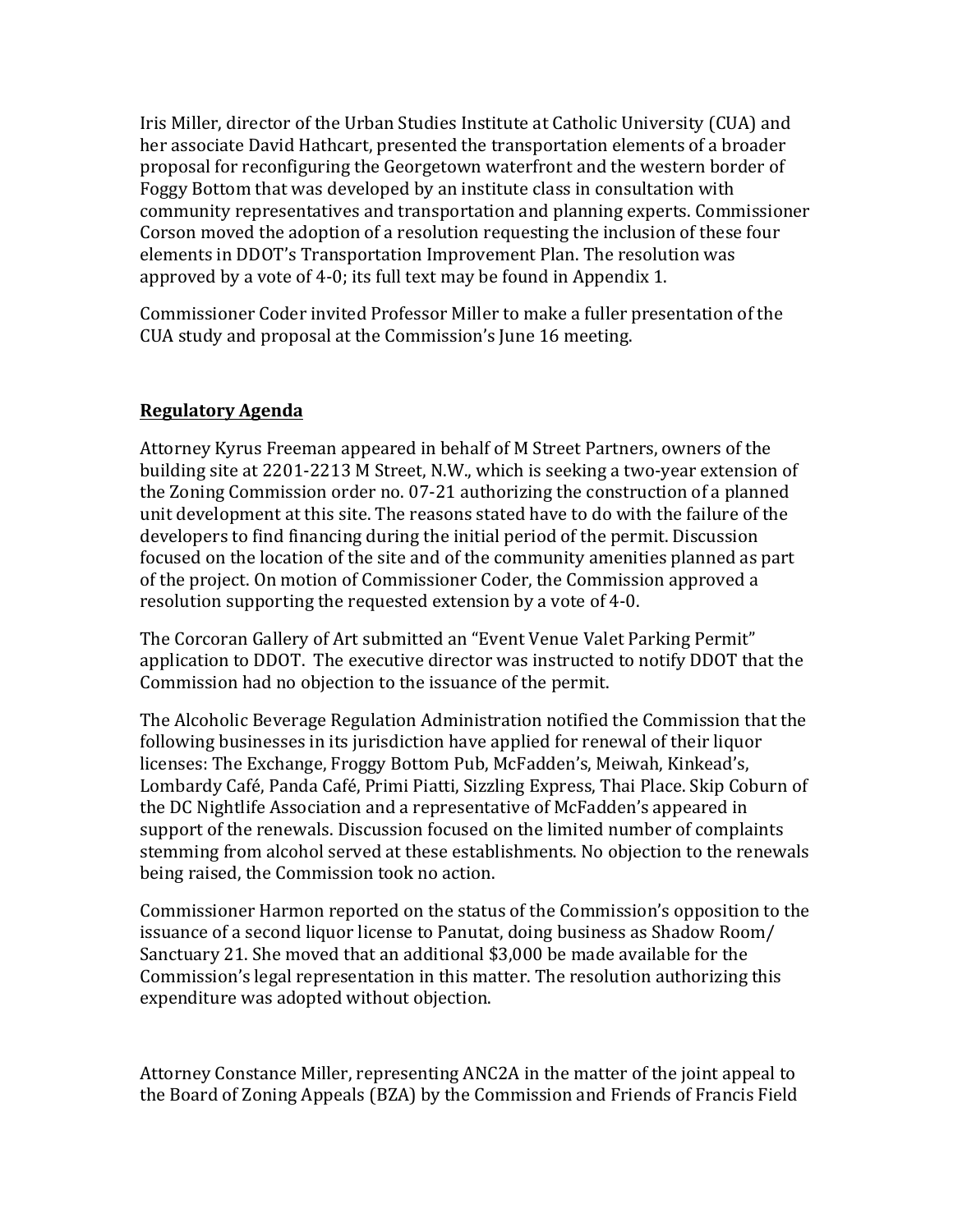of the certificate of occupancy issued by the Zoning Administrator for the buildings at  $1229-1231$   $25<sup>th</sup>$  St., N.W., in advance of the completion of promised amenities to Francis Field and the adjoining 25<sup>th</sup> St. streetscape, reported on a settlement reached with the developer/owner of the buildings, Vornado/Charles E. Smith L.P. Discussion focused on the need to remove curb cuts on  $25<sup>th</sup>$  St. for passageways that no longer exist and on the \$5,000 contribution to Friends of Francis Field that are part of the settlement. No objection being offered, the Commission adopted a resolution requesting DDOT to expedite removal of the curb cuts. The resolution in the form of a letter to DDOT may be found in the appendix to these minutes.

# **Administration and Commissioner/Committee Reports**

At the direction of the chair, the Commission took note of her response to the DC Auditor's "Letter Report: Audit of Advisory Neighborhood Commission 2A for Fiscal Years 2007 Through 2009." A copy of this letter can be found in Appendix 2 of these minutes.

On motion of Commissioner Malinen, treasurer, the Commission approved the  $2<sup>nd</sup>$ Quarter Financial Report by a vote of 4-0.

On motion of Commissioner Coder, the Commission approved the minutes for the meeting held March 17, 2010 by a vote of  $4-0$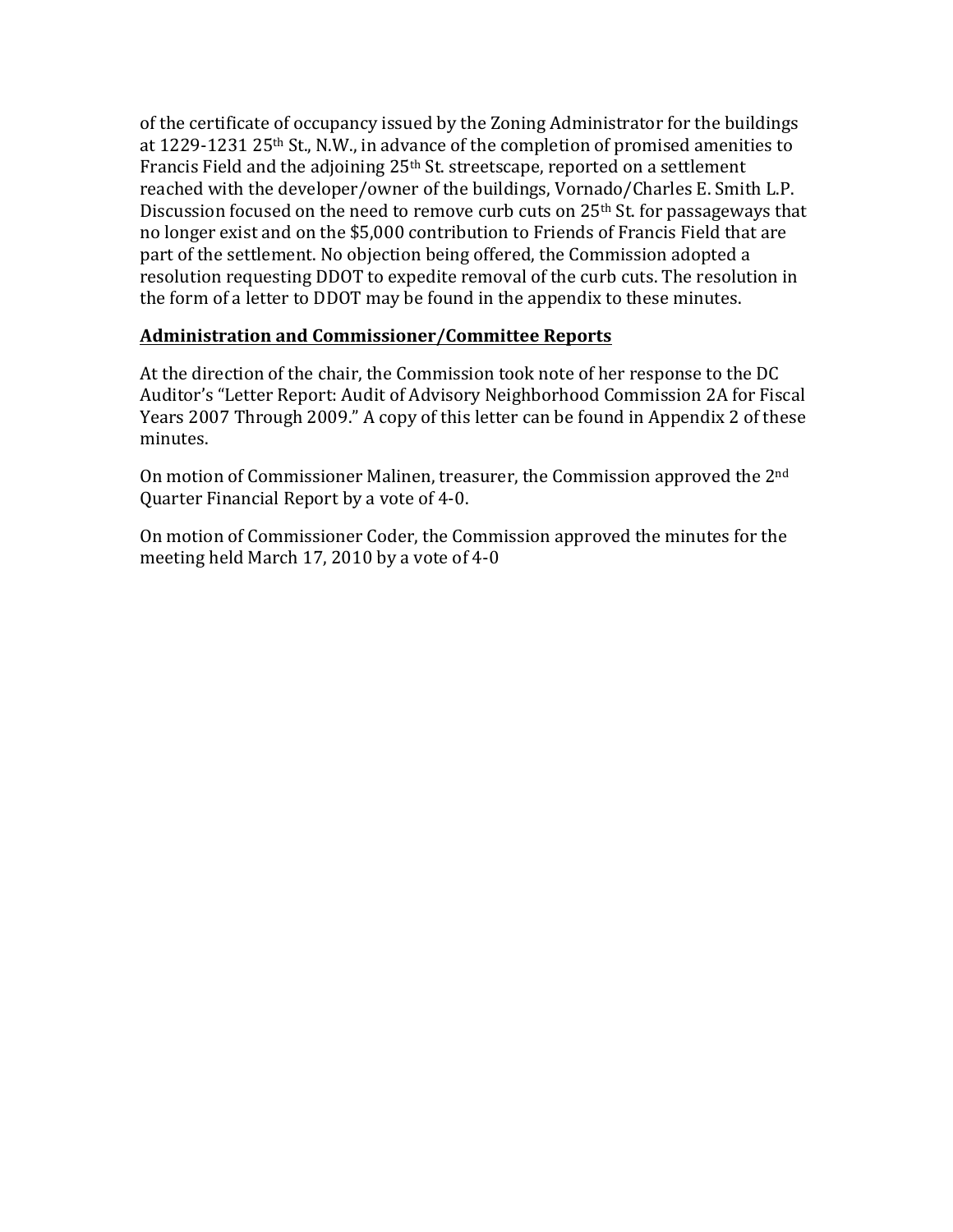# **Appendix 1: Resolutions adopted April 21, 2010**

(Unless otherwise noted, all resolutions were adopted by vote of 4-0.)

### **RESOLUTION OPPOSING FURTHER NEGOTIATIONS WITH EQUITY RESIDENTIAL, INC. IN THE MATTER OF THE STEVENS SCHOOL SITE**

### **Foggy Bottom and West End Advisory Neighborhood Commission (ANC -2A) c/o West End Branch Library 725 24th Street, NW Washington, DC 20037 (202) 386-6207**

The Honorable Valerie Santos Deputy Mayor for Planning and Economic Development John A. Wilson Building 1350 Pennsylvania Avenue, N.W., Suite 317 Washington, D.C. 20004

May 5, 2010

### RE: Proposed Development of Stevens Elementary School Building by Equity Residential

Dear Ms. Santos:

At its properly called special meeting on , Wednesday, April XX, 2010, the Foggy Bottom and West End Advisory Neighborhood Commission (ANC 2A) considered the matter of the development of Stevens Elementary School, located at 1050 21<sup>st</sup> Street, NW, Washington, DC 20036 by Equity Residential Corporation.

With four of the six Commissioners present, a quorum at a duly called public meeting, the following resolution was approved by a unanimous vote by ANC 2A, regarding the development of Stevens by Equity Residential Corporation.

### RESOLUTION ON THE REDEVELOPMENT OF THE THADDEUS STEVENS SCHOOL NATIONAL HISTORIC LANDMARK

WHEREAS the commissioners of Advisory Neighborhood Commission 2A ("Comission"), serving Foggy Bottom and the West End are and have always been convinced of the historical importance of the buildings on this site; and

WHEREAS the Commission was unanimous in the desire to continue using the Stevens School site for educational purposes; and

WHEREAS the Deputy Mayor for Planning and Economic Development rejected all applications by Charter Schools for use of the facility, in contravention of The School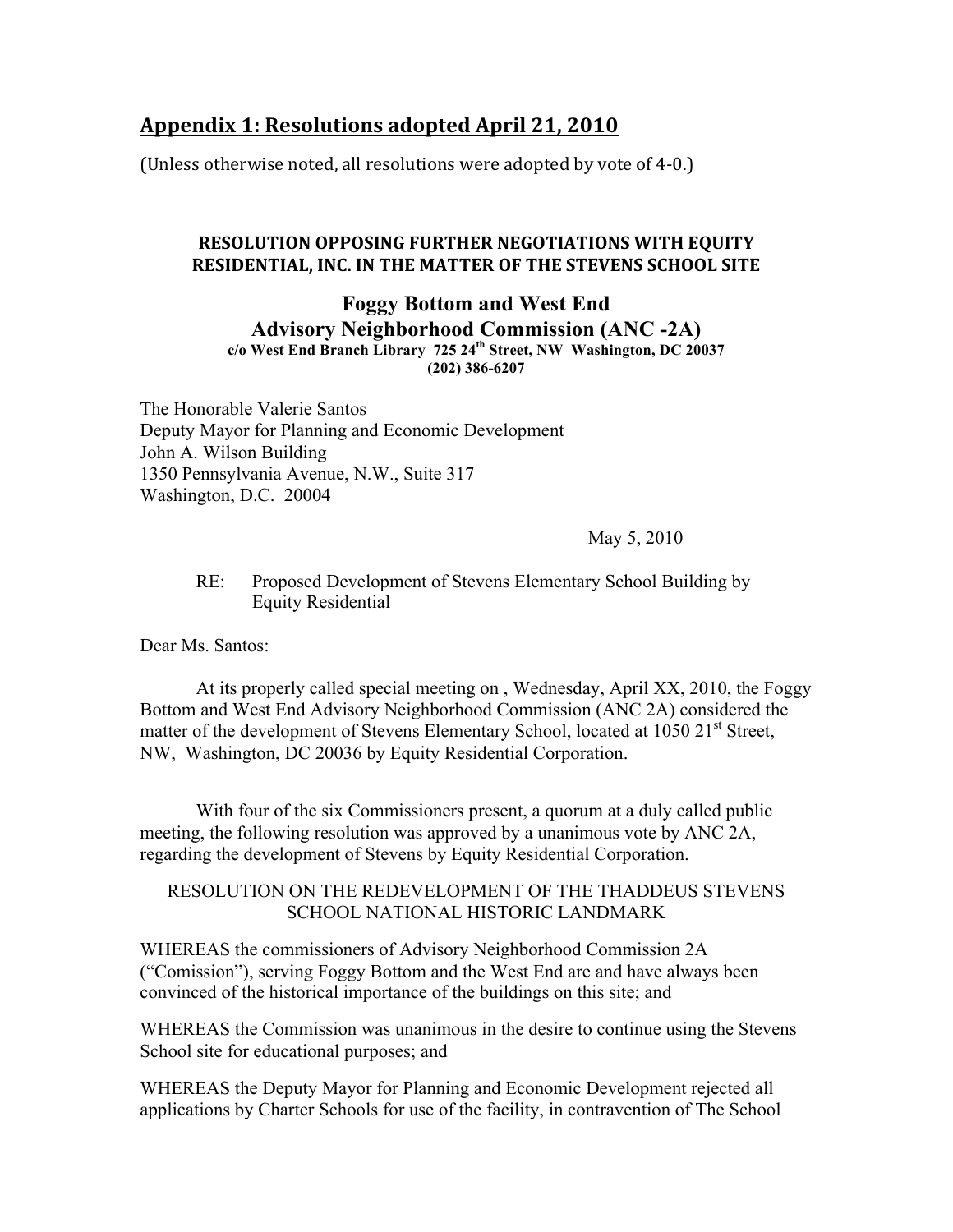Reform Act 1995, which provides a preference for charter schools to obtain surplus property and Public Law 108-335, Section 342(c) that requires that charter schools are provided a right of first offer on the disposition of any City property, and rejected all other proposals for educational use of the site; and

WHEREAS at no time did the Commission express support for the proposal put forward by Equity Residential, Incorporated (EQR) for redevelopment of the site as rental apartments; and

WHEREAS an existing property developed by EQR at 2401 M St., N.W., does not inspire confidence that this firm is able or willing to manage its rental property in such a way as to foster the West End's growth as a neighborhood of long-term, taxpaying fulltime residents whose energies and interests strength the sense of community in the West End and in the District at large; and

WHEREAS the commissioners of ANC2A are convinced that no redevelopment of this property would be preferable to its redevelopment by EQR,

THEREFORE, BE IT RESOLVED that the Commission remains unalterably opposed to the redevelopment plan put forward by EQR, and requests that the City Council, the Deputy Mayor for Planning and Economic Development and all other agencies of the Government of the District of Columbia should discontinue negotiations with EQR on the future of the Stevens School site.

### ON BEHALF OF THE COMMISSION.

Sincerely yours,

Rebecca Coder Chairman, ANC 2A

cc: Jack Evans, Councilman Corey Lee, Project Manager, DC DMPED Florence Harmon, Commissioner, ANC 2A-06

### **RESOLUTION ON TRANSPORTATION IMPROVEMENTS IN WESTERN FOGGY BOTTOM**

WHEREAS the now-abandoned proposal to deconstruct the Whitehurst Freeway aroused strenuous opposition among residents of the Georgetown, Palisades and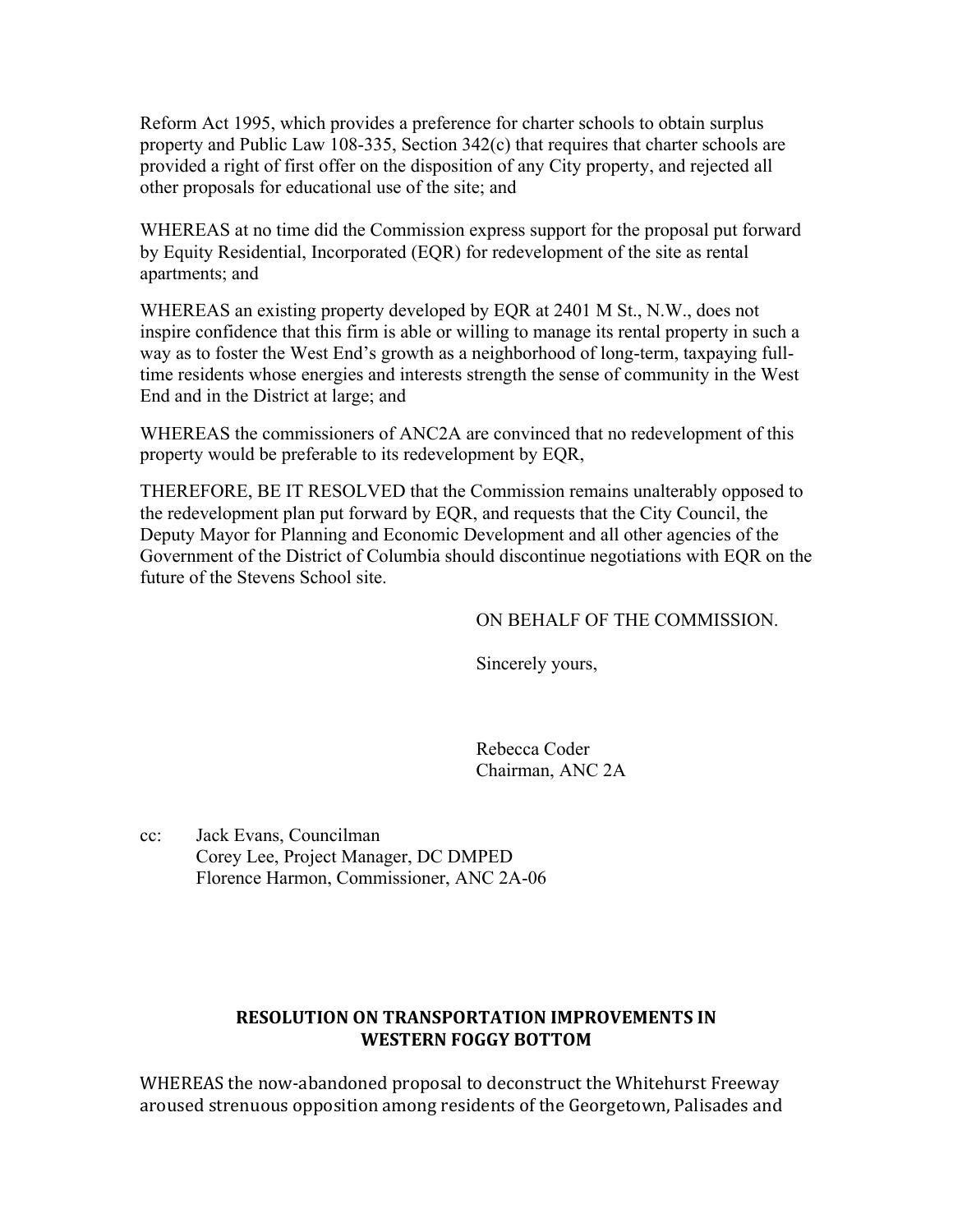Foggy Bottom neighborhoods, the controversy generated a community-driven process for alternative design approaches to the Whitehurst and its abutting Georgetown property, as well as the fragmented parklands on the western Foggy Bottom border; and

WHEREAS the community engaged the Urban Institute Studio, a student landscape architecture and urban planning studio led by Professor Iris Miller of Catholic University (CUA), which generated a detailed proposal; and

WHEREAS the CUA proposal involved extensive, ongoing input from neighborhood residents as well as consultation with other experts in planning and engineering and has addressed numerous longstanding transportation problems; and

WHEREAS opportunities exist for improving the transportation links between the street grid and ceremonial avenues of the L'Enfant and McMillan Commission plans and the recapture for pedestrian and bicyclist use of the public space on the Foggy Bottom side of Rock Creek, now dominated by high-speed vehicular traffic between the Whitehurst, Potomac Expressway and Rock Creek and Potomac Parkway; and

WHEREAS the District Department of Transportation (DDOT) has indicated an interest in including these alternatives in its ongoing planning,

**THEREFORE, BE IT RESOLVED** that the following transportation-related elements of the CUA studio proposal be incorporated into the DDOT Transportation Improvement Plan, namely

- 1. Reconfiguration and upgrading of  $27<sup>th</sup>$  Street, N.W. from primarily a singleuse vehicular street to a multi-use boulevard between Virginia Avenue N.W. and K Street N.W., in order to enhance safety, walkability and traffic flow and featuring the addition of sidewalks, landscaping and other amenities to encourage use of this passageway, now virtually inaccessible to pedestrians and bicyclists;
- 2. Upgrading of the  $27<sup>th</sup>$  Street, N.W. and K Street, N.W. intersection—including custom paving—to improve traffic flow, pedestrian safety and walkability between Foggy Bottom and the Georgetown waterfront;
- 3. Reconfiguration of the intersection of Virginia Avenue, N.W. and the Rock Creek and Potomac Parkway to improve traffic and pedestrian safety, walkability and access to the Potomac riverfront;
- 4. Reconfiguration of the intersections of Virginia Avenue, N.W.,  $27<sup>th</sup>$  Street, N.W. and their links to the Potomac Expressway to improve traffic and pedestrian safety and walkability.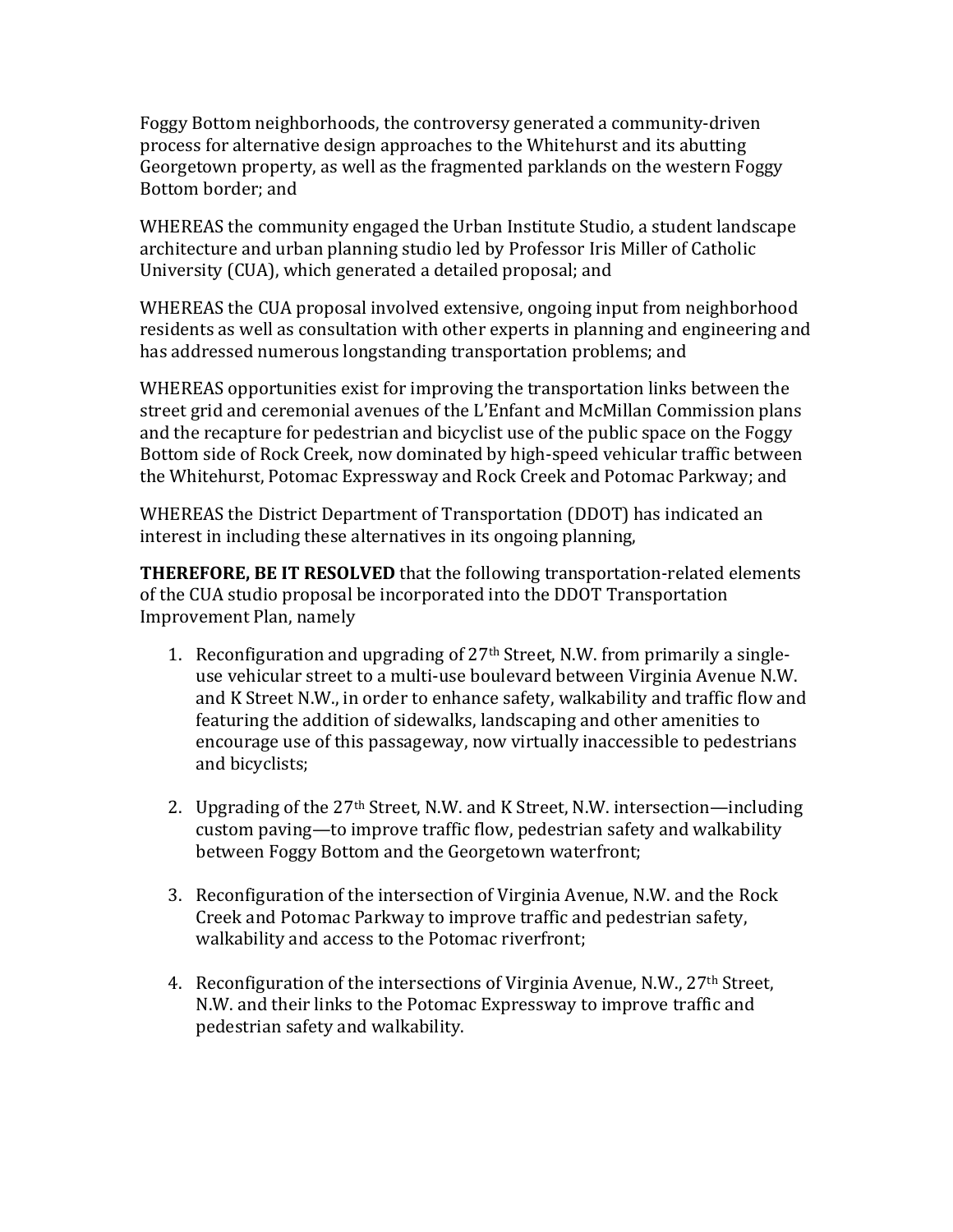### **RESOLUTION IN THE FORM OF A LETTER ON FRANCIS FIELD AND 25TH ST. STREETSCAPE IMPROVEMENTS**

April 23, 2010



Mr. Gabe Klein, Director District Department of Transportation Frank D. Reeves Municipal Center 2000 14th Street NW 6th FloorWashington DC 20009

Dear Mr. Klein:

At its regular duly noticed meeting on April 21, with a quorum present, ANC2A approved the following resolution and directed me to bring it to your attention:

WHEREAS there exists along the west side of  $25<sup>th</sup>$  Street, N.W., in the 1200 block certain "ghost" curb cuts that once led to alleys or other passageways that are no longer in existence; and

WHEREAS these curb cuts remove potential parking places from the street and present a hazard to pedestrians and street-side plantings by facilitating vehicular intrusion into non-vehicular public park space; and

WHEREAS the settlement recently reached between Vornado/Charles E. Smith (the developer) and the Friends of Francis Field regarding the completion of streetscape improvements, as part of its development amenity package, includes the removal of these curb cuts, and replacement with appropriate landscaping, at the developer's expense; and

WHEREAS these improvements must be completed by June 26, 2010, in order for the developer to secure a permanent certificate of occupancy for its project at 1255 25th Street, NW,

**THEREFORE BE IT RESOLVED** that the District Department of Transportation work closely with the developer to expedite the removal of the curb cuts and do so in an expedited manner.

I respectfully request that your agency give its prompt attention to this project in order that the plantings and other streetscape amenities can be completed as planned.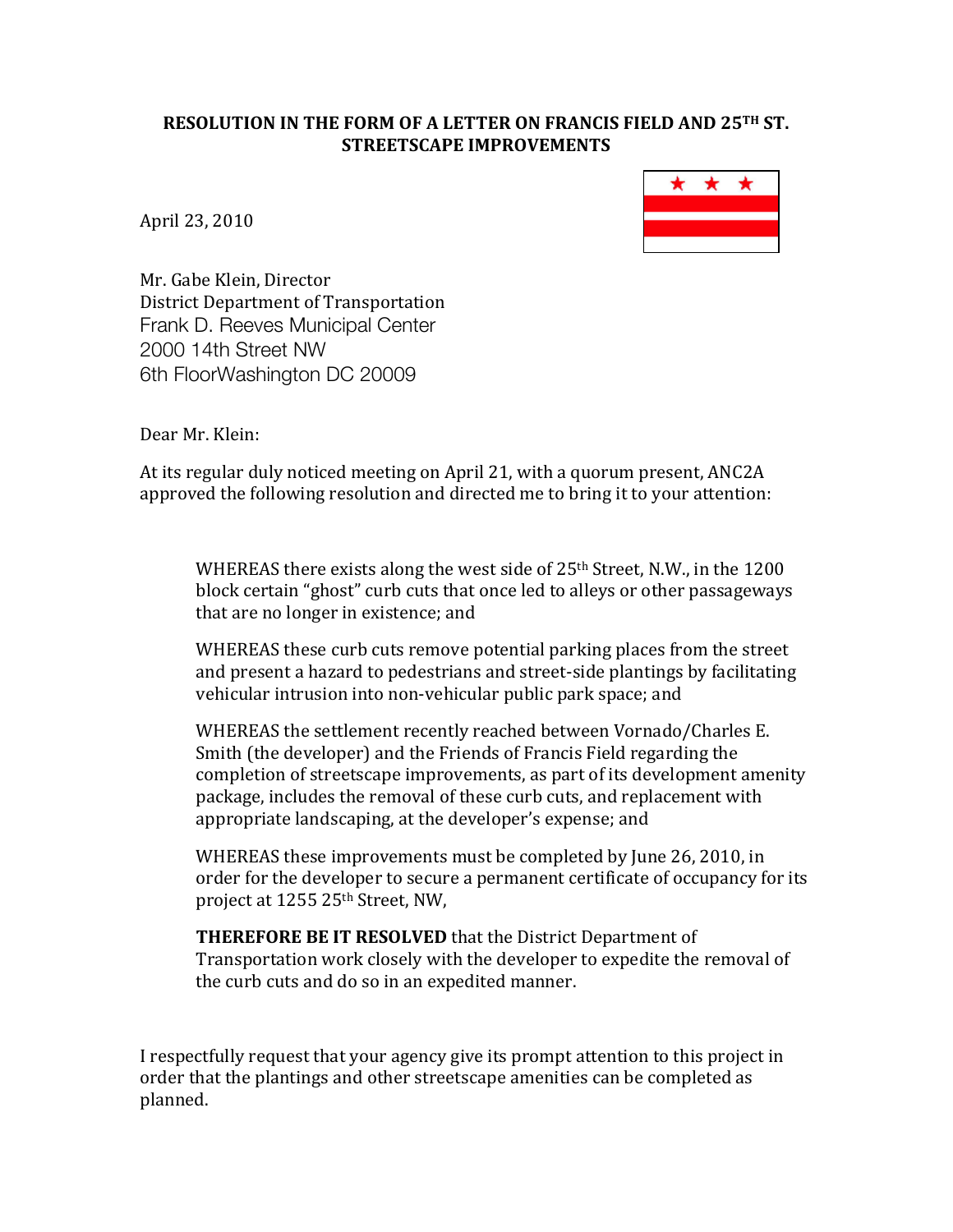Sincerely,

Rebecca Coder Chair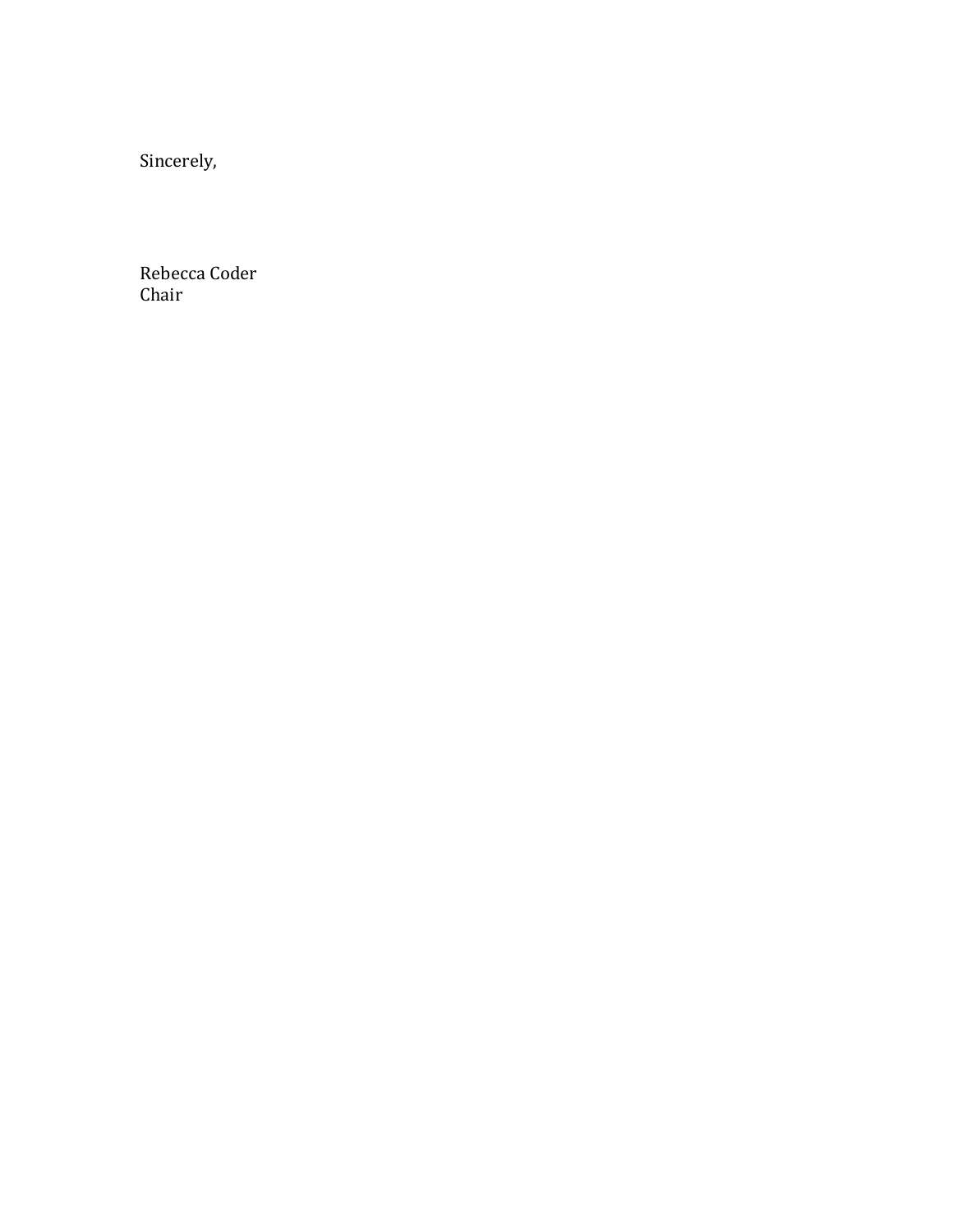### Appendix 2: Response to Letter Report on Audit of ANC2A 2007-2009

April 22, 2010

Deborah K. Nichols, Auditor Office of the District of Columbia Auditor 717 14th St. N.W., Suite 900 Washington DC 20005

Dear Ms. Nichols:

Thank you for the opportunity to respond to your Letter Report: Audit of Advisory Neighborhood Commission 2A for Fiscal Years 2007 Through 2009, dated September 15, 2009. In this letter report, you make the following findings and recommendations:

1.) ANC 2A's treasurer did not maintain adequate documentation to support 3.09 per cent of the disbursements made during the audit period.

Response: It is ANC 2A's present policy to require and maintain documentation to support all disbursements.

2.) ANC 2A's treasurer filed seven of ten quarterly reports during the audit period later than the required 30 days.

Response: Since the first quarter of FY 2009, the treasurer has filed the quarterly reports within or in advance of the required 30 days. This practice will continue.

3.) ANC 2A did not establish a fiscal year spending plan budget for FY 2008.

Response: ANC 2A has established fiscal year spending plan budgets for fiscal years 2009 and 2010, which were approved in duly noticed public meetings with quorum present. This practice will continue.

4.) ANC 2A did not participate in the ANC Security Fund, or establish a cash or surety bond for officers, during calendar year 2008.

Response: During fiscal years 2009 and 2010, the chair and treasurer followed the Letter Report's recommended policy, submitting participation in the ANC Security Fund for approval at the January public meeting.